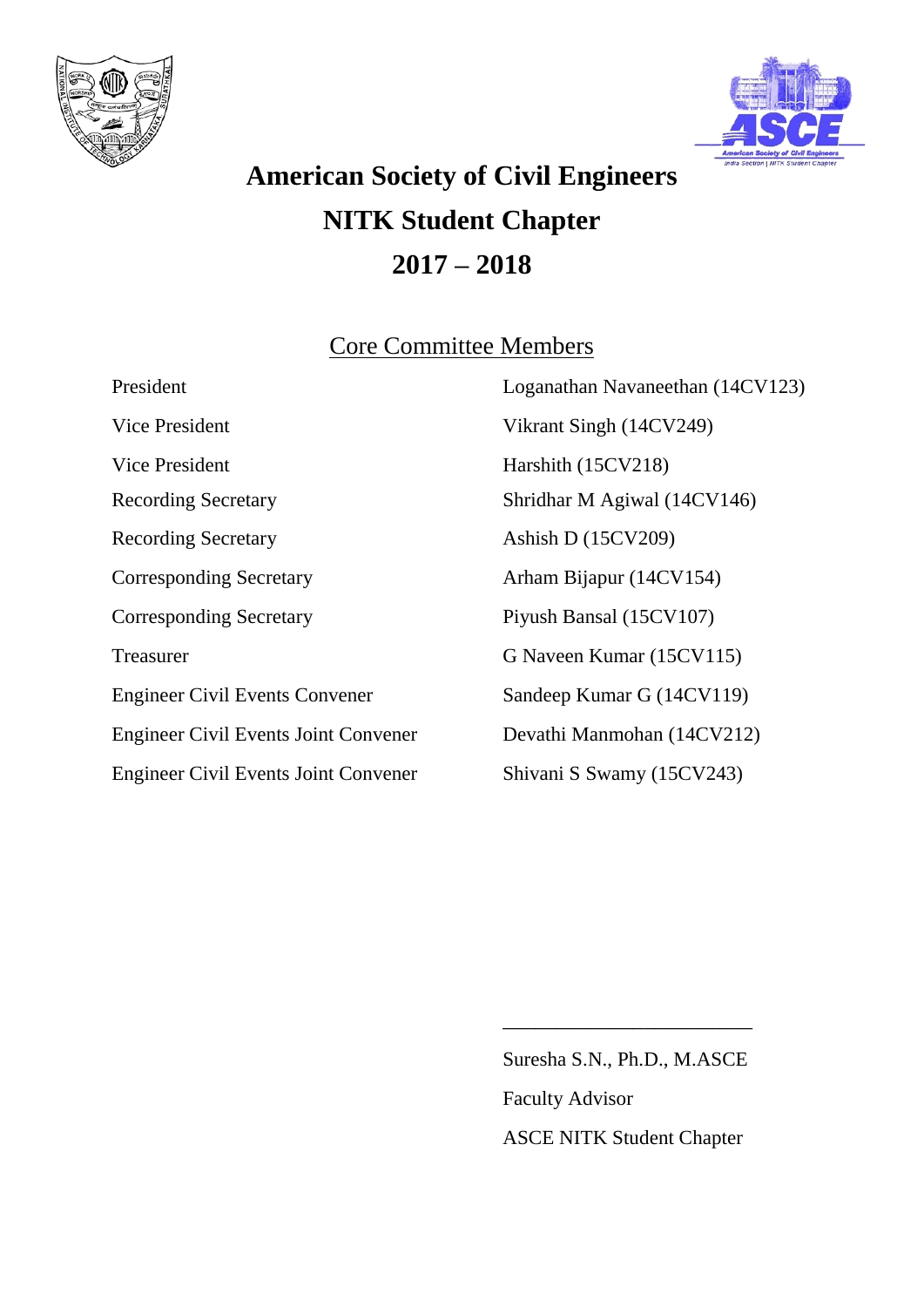

# Executives Members



#### 2<sup>nd</sup> Year

| 1)<br>Bhukya Srinu        | 16CV110 |
|---------------------------|---------|
| Ivana Mariam Paul<br>2)   | 16CV117 |
| KurisuveettilThomas<br>3) | 16CV125 |
| 4)<br>Meera               | 16CV128 |
| Phian<br>5)               | 16CV131 |
| 6) Rohit Kumar            | 16CV136 |
| 7) Sherin Gladson         | 16CV140 |
| 8) Aditi Bhat I           | 16CV202 |
| 9) Aishwarya Rao          | 16CV204 |
| 10) Akhil MK              | 16CV205 |
| 11) B Thilack             | 16CV210 |
| 12) Chintada Satish       | 16CV212 |
| 13) Dev Krishna K P       | 16CV214 |
| 14) Jella Sai Praneeth    | 16CV216 |
| 15) K Lasya Reddy         | 16CV217 |
| 16) Kalava Sumath         | 16CV218 |
| 17) Mandadi Bhavith Reddy | 16CV219 |
| 18) M S B Madhurya        | 16CV220 |
| 19) Nikhil P Wilson       | 16CV221 |
| 20) Shahari Shetty        | 16CV235 |
| 21) Shreya Gupta          | 16CV236 |
| 22) Shevetha Sagashetti   | 16CV237 |
| 23) SujeetKumar           | 16CV238 |
| 24) Vijay Kumar           | 16CV247 |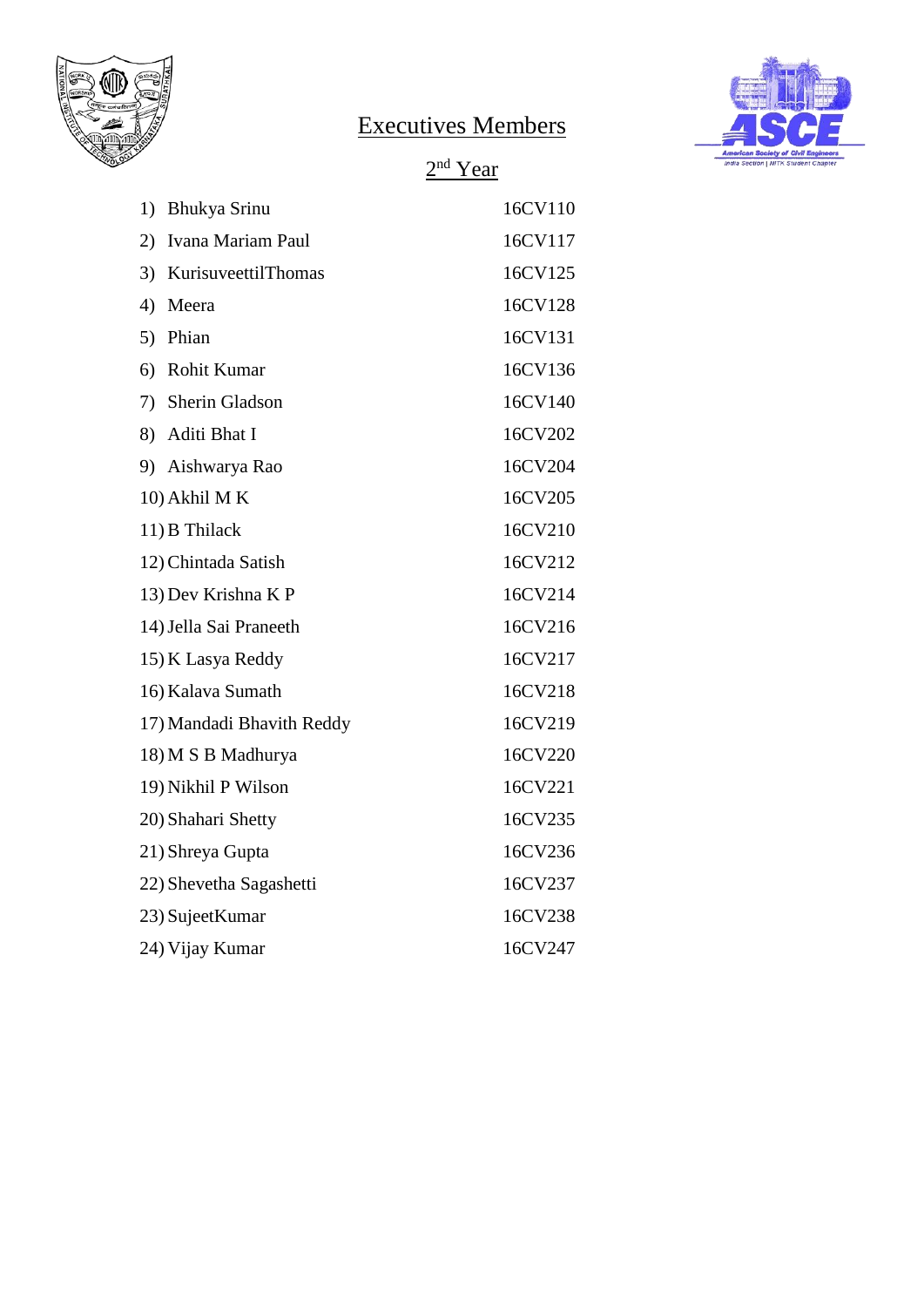



#### 3rd Year

| 1) | Sandeep Kumar Alikana         | 15CV103 |
|----|-------------------------------|---------|
| 2) | <b>Ankit Khare</b>            | 15CV104 |
|    | 3) Devika Suresh              | 15CV111 |
| 4) | Kaushik Nayak                 | 15CV120 |
|    | 5) Koushik S                  | 15CV121 |
|    | 6) K Manidhar                 | 15CV122 |
| 7) | Manna Jacob                   | 15CV124 |
|    | 8) Md Raza                    | 15CV125 |
|    | 9) Navnika Sudhir             | 15CV126 |
|    | 10) Pasaladi Sravani          | 15CV130 |
|    | 11) S Aakash                  | 15CV136 |
|    | 12) Lekhha Sharma             | 15CV142 |
|    | 13) Smita S Kulkarni          | 15CV146 |
|    | 14) Sneha G                   | 15CV147 |
|    | 15) Abey Biju                 | 15CV201 |
|    | 16) Amit Kumar Saigal         | 15CV205 |
|    | 17) A Venkatesh               | 15CV208 |
|    | 18) Pranav Baliga             | 15CV210 |
|    | 19) Gandla Vasadurgam Vineeth | 15CV216 |
|    | 20) Katakam Rakesh Naga Sai   | 15CV220 |
|    | 21) M C Preethan              | 15CV223 |
|    | 22) Miryala Akshara           | 15CV225 |
|    | 23) Naveen Rao                | 15CV227 |
|    | 24) Nikhil Shet               | 15CV228 |
|    | 25) Nitish Upadhyay           | 15CV230 |
|    | 26) P Umamaheshwar Reddy      | 15CV231 |
|    | 27) Prajwal N                 | 15CV233 |
|    | 28) Ravi Kumar                | 15CV237 |
|    | 29) Ravi Pratap               | 15CV237 |
|    | 30) Sahana U Neralkatte       | 15CV239 |
|    | 31) Shashi Kant               | 15CV242 |
|    | 32) Sri Ram Maneesh Vankayala | 15CV245 |
|    | 33) Syed Yusuf                | 15CV246 |
|    | 34) T Shiva Kumar             | 15CV247 |
|    | 35) Vincle Mable Vas          | 15CV250 |